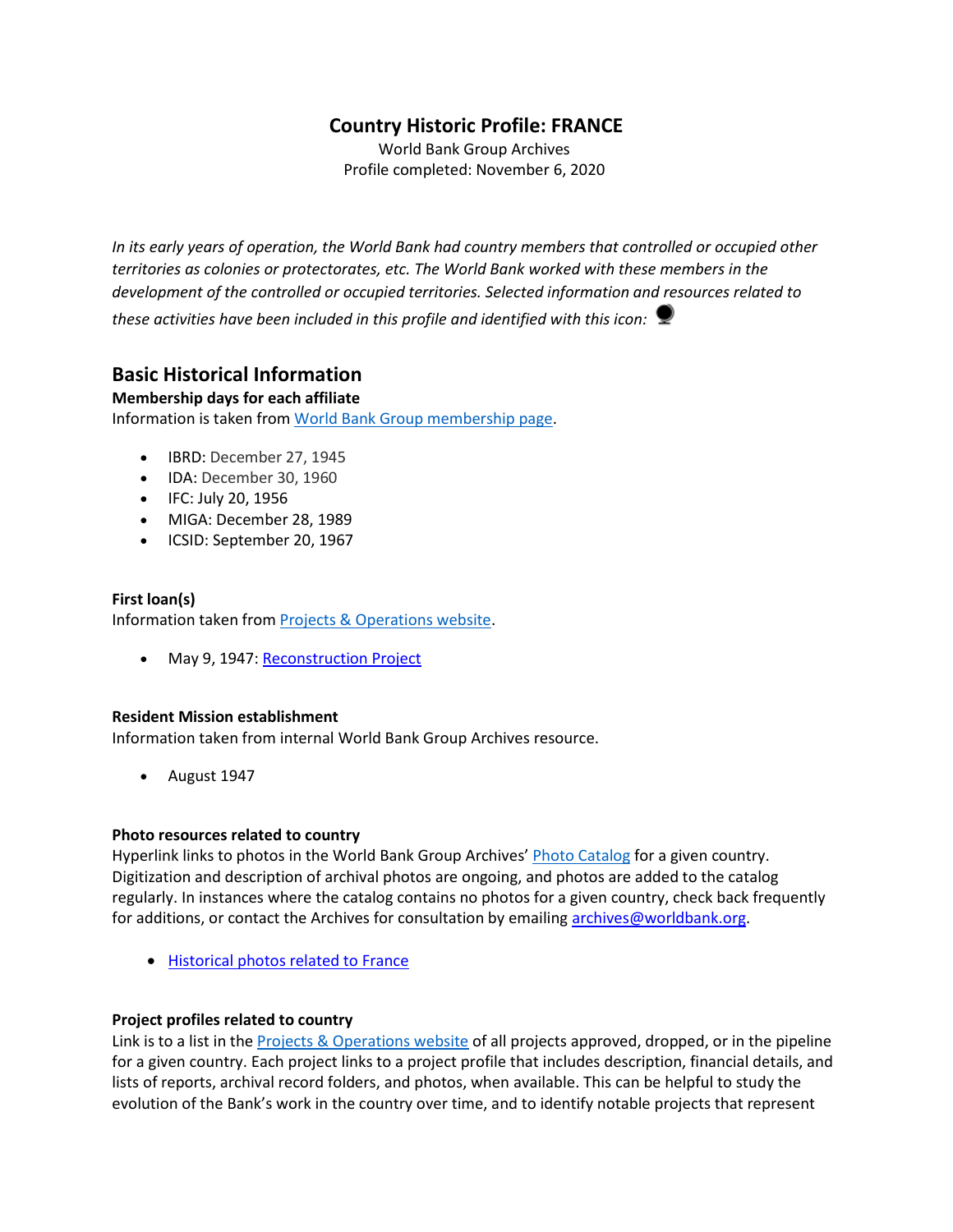important shifts or moments in the country's history. Projects are also excellent examples of case studies of how the Bank made an impact in a particular sector. The WBG Archives have original records and other information related to these projects. Email [archives@worldbank.org](mailto:archives@worldbank.org) for guidance.

• [France project profiles in Projects & Operations](https://projects.worldbank.org/en/projects-operations/projects-list?countrycode_exact=FR)

#### **Description of operational records in Archives Holdings**

Archival records relating to Bank operations are described according to the ISAD(g) standard and are accessible in our [Archives Holdings catalog.](https://archivesholdings.worldbank.org/) Descriptions include lengthy organizational histories of the regional vice presidency responsible for operations in that region and a description of records created and transferred to the Archives by that vice presidency. The descriptions in the catalog can be helpful to understand the organizational context of Bank work, and to understand more about the content of the records in the Archives.

• [Records of the Europe and Central Asia Regional Vice Presidency](https://archivesholdings.worldbank.org/records-of-europe-and-central-asia-regional-vice-presidency)

### **Chronology events**

Events have been selected from the Archivists' Chronology, an 800+ page resource compiled by Bank Group archivists over the course of the institution's history. Events chosen include important firsts, milestones and other events that evidence the country's development history and/or its relationship with the World Bank Group. The Archivists' Chronology is accessible on [this page.](https://www.worldbank.org/en/about/archives/history/timeline) This list of events can be helpful to determine if you'd like to dig deeper into any moments in the country's history of engagement with the Bank. The WBG Archives may have original records and other information about these events. Email [archives@worldbank.org](mailto:archives@worldbank.org) for guidance.

### **IBRD Articles of Agreement Signed by France**

December 27, 1945

**First Loan Application from France** October 8, 1946

**First Loan Approved** May 9, 1947

**Fifth Annual Board of Governors Meeting Held in Paris** September 7, 1950

# **International Finance Corporation charter comes into force; France among First to Sign Articles of Agreement**

July 20, 1956

**France Signs the IDA Articles of Agreement** December 29, 1960

**Bank Announces That Its First Loan Of \$250 Million Made In 1947 To Credit National of France** August 2, 1963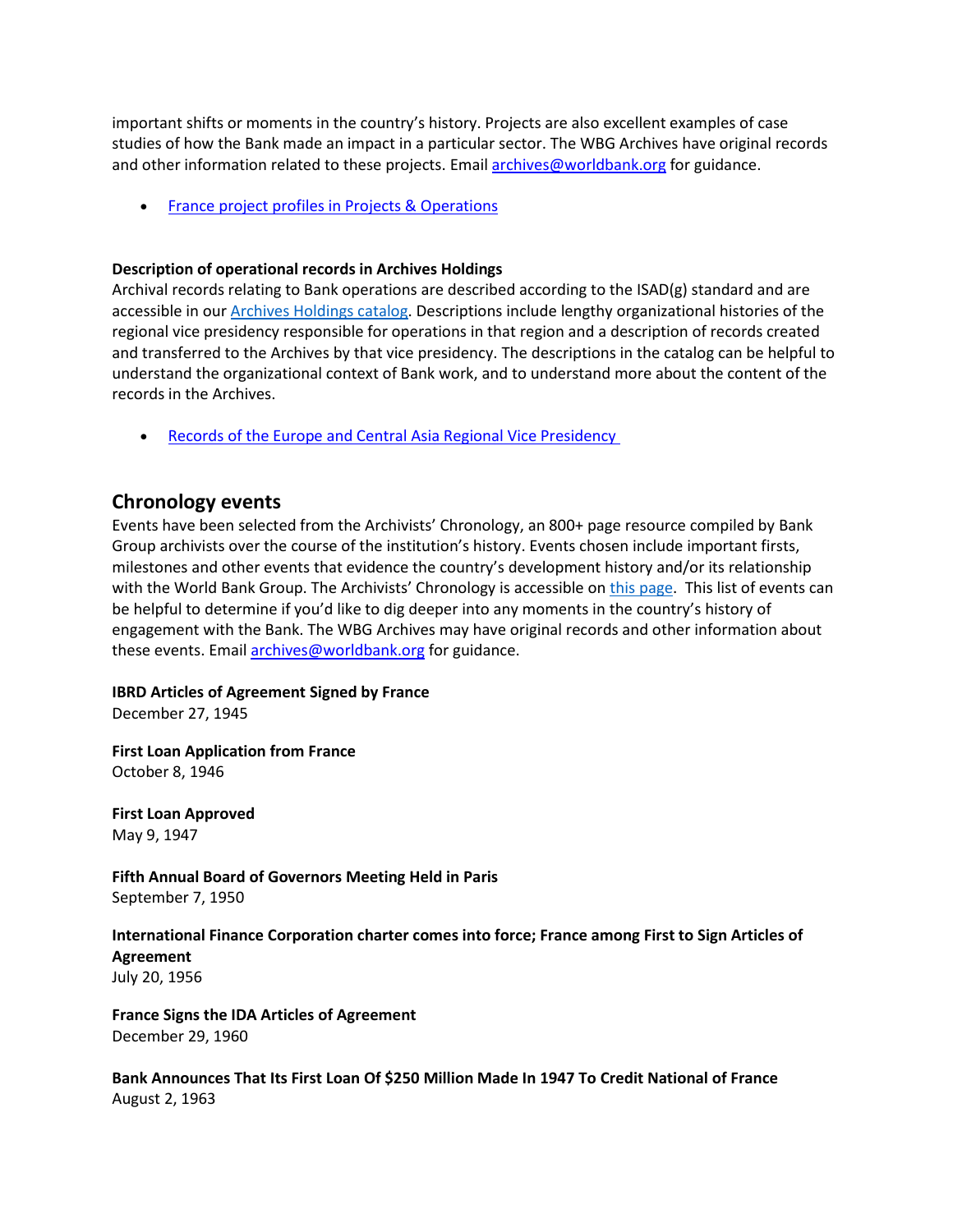**France Joins ICSID** September 20, 1967

**MIGA Articles of Agreement Signed by France** December 28, 1989

### **World Bank Group Timeline Events**

Events are selected from the [World Bank Group Timeline.](https://timeline.worldbank.org/#event-bretton-woods-conference-begins) The Timeline is an online platform created by the Archives designed to highlight the important events in the Bank Group's history and to illuminate those events through a variety of archival records, photos, video and audio clips, oral history transcripts, reports, and more.

[Eleven European countries sign IBRD Articles of Agreement](https://timeline.worldbank.org/?field_timeline_target_id=All&combine=France#event-eleven-european-countries-sign-ibrd-articles-of-agreement) December 27, 1945

[World Bank approves first loan for reconstruction](https://timeline.worldbank.org/?field_timeline_target_id=All&combine=France#event-world-bank-approves-first-loan-for-reconstruction) May 9, 1947

[Bank Research Director Leonard Rist travels to Europe](https://timeline.worldbank.org/?field_timeline_target_id=All&combine=France#event-bank-research-director-leonard-rist-travels-to-europe) May 21, 1947

[The Prospects of European Recovery released](https://timeline.worldbank.org/?field_timeline_target_id=All&combine=France#event-the-prospects-of-european-recovery-released) April 8, 1948

[World Bank Vice President Garner travels to Europe](https://timeline.worldbank.org/?field_timeline_target_id=All&combine=France#event-world-bank-vice-president-garner-travels-to-europe) May 21, 1948

[World Bank and U.K. Colonial Development Corporation \(CDC\) halt negotiations](https://timeline.worldbank.org/?field_timeline_target_id=All&combine=France#event-world-bank-and-uk-colonial-development-corporation-cdc-halt-negotiations) January 1, 1950

[Paris, France hosts Fifth Annual Board of Governors meetings](https://timeline.worldbank.org/?field_timeline_target_id=All&combine=France#event-paris-france-hosts-fifth-annual-board-of-governors-meetings) September 7, 1950

France - [The Economy released](https://timeline.worldbank.org/?field_timeline_target_id=All&combine=France#event-france-the-economy-released) May 31, 1954

[First World Bank loan sold](https://timeline.worldbank.org/?field_timeline_target_id=All&combine=France#event-first-world-bank-loan-sold) August 2, 1963

### **Early Country Economic Reports**

Reports have been selected from the [Documents & Reports website,](https://documents.worldbank.org/) a database of publicly available World Bank Group authored reports and publications dating to the opening of the Bank in 1946. Country economic reports selected here are, in many cases, some of the earliest economic studies ever published on Bank member countries. Reports discussing the whole economy of a country, rather than individual sectors, are prioritized in this list.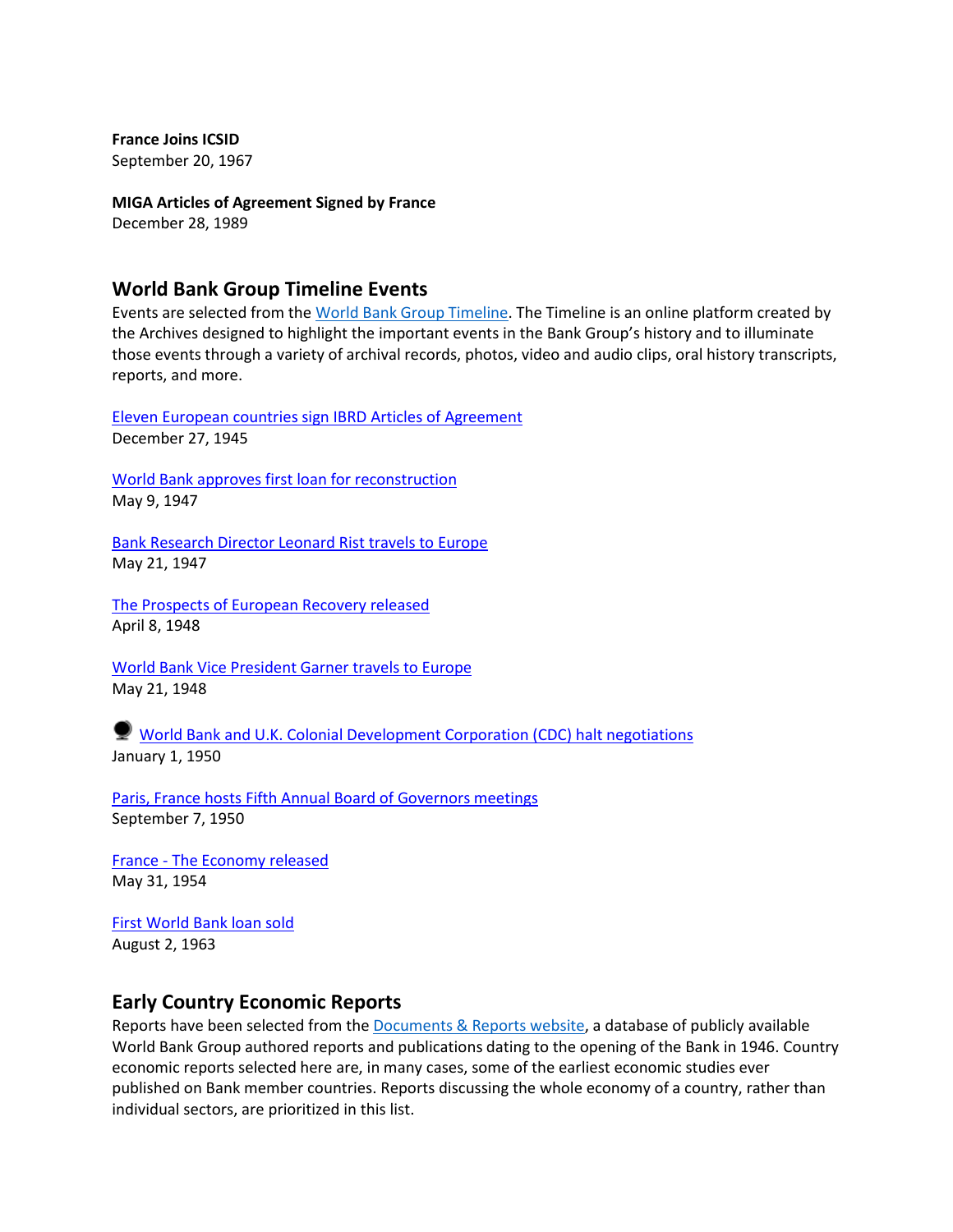| France - Report on France                                                   | 11/30/1947 |
|-----------------------------------------------------------------------------|------------|
| France - Summary impressions of France                                      | 5/10/1948  |
| The creditworthiness of France                                              | 3/31/1952  |
| The end of the postwar period                                               | 4/22/1953  |
| France - The economy                                                        | 5/24/1954  |
| France and French West Africa - The economies: introduction and conclusions | 5/24/1954  |
| France - Current economic position and prospects                            | 8/15/1955  |
| France - The economy                                                        | 6/22/1959  |

# **Country Assistance Strategies**

List is based on a similar list compiled by World Bank's Secretary's staff. Introduced in 1990 and replaced by the Country Partnership Framework (CPF) in 2014, the CAS is an overview of each borrowing country's current economic situation and contains a discussion of its development challenges, prospects, and project-planning. CASs were often initially published as part of project documents but later on were published as standalone documents.

None.

## **Staff Newsletters**

Resources have been selected from the World Bank Group's [Documents & Reports website.](https://documents.worldbank.org/) The World Bank has produced a staff newsletter since 1947. The publication has changed its name twice: from International Bank Notes to Bank Notes in 1971 and then to Bank's World in 1982. The newsletter moved online in 2000 and physical publication ceased. In addition to offering news relating to Bank operations and country development, the newsletters were intended to foster a sense of community among staff by highlighting social events, marriages and births, arrival of new staff, recreational events, favorite cooking recipes submitted by staff, and features on different aspects of staff's home country and culture.

| International Bank Notes -- Vol. 2, Iss. 22 | December 1, 1948 | "Noel de France"                    |  |
|---------------------------------------------|------------------|-------------------------------------|--|
| International Bank Notes -- Vol. 3, Iss. 14 | July 15, 1949    | "An encouraging note on France"     |  |
| International Bank Notes -- Vol. 3, Iss. 14 | July 15, 1949    | "In Western Europe for the Bank"    |  |
|                                             |                  | "Progress is being made in the      |  |
|                                             |                  | development and reconstruction of   |  |
|                                             |                  | member countries as a result of     |  |
| International Bank Notes -- Vol. 3, Iss. 15 | August 1, 1949   | loans from the Bank"                |  |
| International Bank Notes -- Vol. 4, Iss. 7  | April 1, 1950    | "A Visit to the Potash Mine"        |  |
|                                             |                  | "An Observation of Europe's         |  |
| International Bank Notes -- Vol. 4, Iss. 7  | April 1, 1950    | <b>Increased Production"</b>        |  |
| International Bank Notes -- Vol. 1, Iss. 13 | July 1, 1950     | "The Story of the Paris Office"     |  |
|                                             |                  | No title - "Sale of Bank's bonds in |  |
| International Bank Notes -- Vol. 4, Iss. 17 | November 1, 1950 | Paris Bourse"                       |  |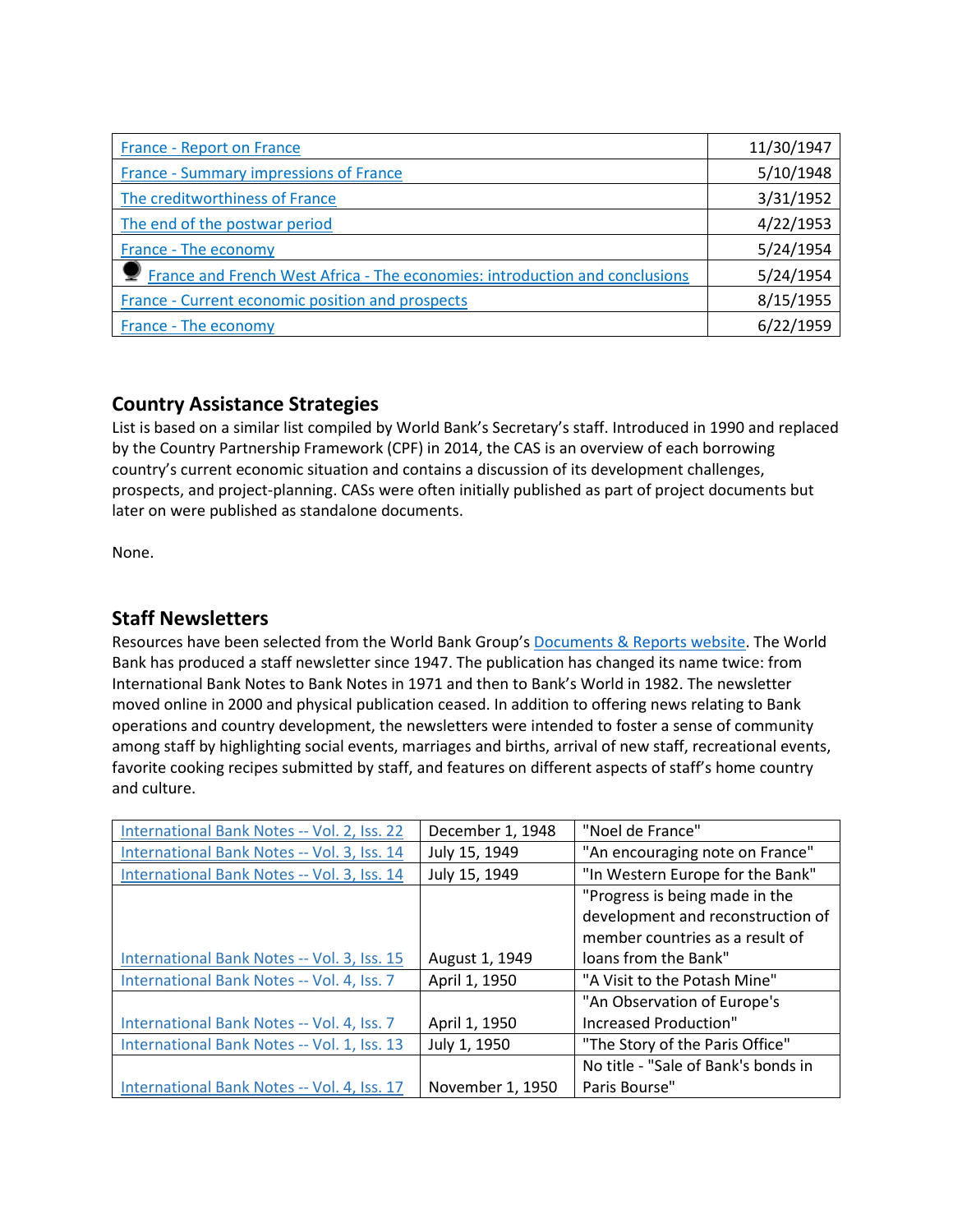|                                             |                   | "Lending - The Bank's Contribution   |  |
|---------------------------------------------|-------------------|--------------------------------------|--|
| International Bank Notes -- Vol. 5, Iss. 7  | June 25, 1951     | to Economic Develoment"              |  |
|                                             |                   | "Paris Celebrates its 2,000th        |  |
| International Bank Notes -- Vol. 5, Iss. 10 | October 1, 1951   | Anniversary"                         |  |
| International Bank Notes -- Vol. 14, Iss. 5 | May 1, 1960       | "Ca c'est Paris!"                    |  |
| Bank Notes -- Vol. 2, Iss. 10               | September 1, 1973 | "Letter from Paris"                  |  |
| Bank's World -- Vol. 6, Iss. 5              | May 1, 1987       | "Recollections of Richard Demuth     |  |
|                                             |                   | and Robert L. Garner - The Bank's    |  |
|                                             |                   | first loan: \$250 million to France" |  |
| Bank's World -- Vol. 1, Iss. 7              | May 9, 1997       | "Gamble on France pays off"          |  |

# **Oral histories**

Oral histories are selected from the World Bank Group Archives' [Oral History website.](https://oralhistory.worldbank.org/) The site contains transcripts of oral history interviews with departed staff and, in lesser number, Executive Directors and other individuals affiliated with or impacted by the World Bank Group. Interviews were conducted as part of an ongoing effort by the Archives to collect the personal stories and reflections of Bank Group staff. A portion of the interviews were conducted as research for publications. Each transcript provides a valuable first-person account of Bank activities and decision-making from the very beginning of its operations.

| Daniel Crena de Iongh | August 1, 1961                                             |
|-----------------------|------------------------------------------------------------|
| Robert Garner         | July 19, 1961                                              |
| Leonard Rist          | July 19, 1961                                              |
| Lester Nurick         | November 10, December 5, 2003; February 20, April 7, 2004; |
|                       | <b>February 22, 2005</b>                                   |

# **Online exhibits**

Online exhibits are authored by World Bank Group staff and are accessible on both the Archives' [external site](https://www.worldbank.org/en/about/archives/history/exhibits) and as a [series of older exhibits](https://documents.worldbank.org/en/publication/documents-reports/documentlist?colti=World%20Bank%20Group%20Archives%20exhibit%20series) in the Documents & Reports website. Exhibits focus on notable personalities and accomplishments in the Bank Group's history.

Title: [The World Bank's First Loan](https://documents.worldbank.org/en/publication/documents-reports/documentdetail/434131467990972593/The-World-Bank-s-First-Loan-May-9-1947) - May 9, 1947 Originally published: March 2002

Title: [The Bank's First Development Loans](https://documents.worldbank.org/en/publication/documents-reports/documentdetail/791431467999688534/The-Bank-s-First-Development-Loans) Originally published: May 2003

Title: [Fifth Annual Meetings of the Boards of Governors of the WBG and the IMF, Paris, September 1950](https://documents.worldbank.org/en/publication/documents-reports/documentdetail/272681467990976086/Fifth-Annual-Meetings-of-the-Boards-of-Governors-of-the-WBG-and-the-IMF-Paris-September-1950) Originally published: September 2008